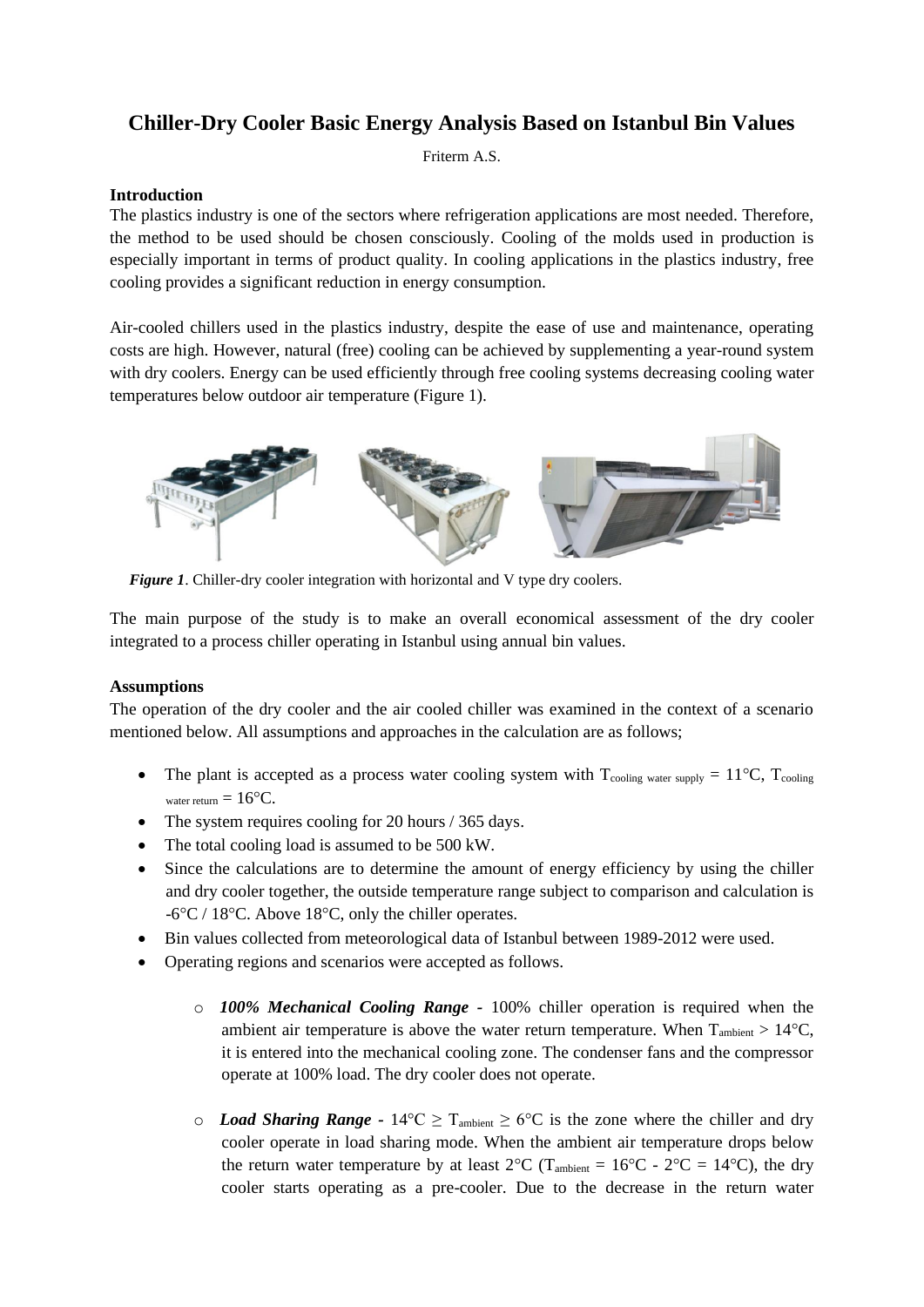temperature sent to the chillers, the compressor load decreases proportionally. In the study, it is assumed that the chiller compressor has proportional capacity control and the appropriate compressor selection is made. However, in the calculation, the specific temperatures and the proportions corresponding to these temperatures were used for convenience. It should be considered that the gain calculated by the proportional control will be slightly higher. In addition, it is assumed that the dry cooler and condenser fans operate with step control.

o *100% Dry Cooler Operating Range:* Fully dry cooler operates at minimum 5°C below supply water temperature and lower temperatures ( $T_{\text{ambient}} \leq 5^{\circ}C$ ) of ambient air temperature. The chiller won't start. In this example, the system operates with 100% dry cooler (natural cooling) when the air temperature  $T_{\text{Coline water supply}} (11^{\circ}C) - 5^{\circ}C =$ 6°C and below.

### **Bin Values**

In order to determine whether it is advantageous to apply natural cooling during the project phase and to make a proper investment decision, it is very important to know the annual repetition frequencies (bin values) and to evaluate these data (bin method) for any province. Bin values indicates how many hours a year the temperature values show up during certain time periods. Table 1 shows bin values for Istanbul for different time periods.

| Temperature Intervals $(t, {}^{\circ}C)$ |                |                |       |            |              | Time Intervals (t, h) |          |                |    |    |          |                                                                              |
|------------------------------------------|----------------|----------------|-------|------------|--------------|-----------------------|----------|----------------|----|----|----------|------------------------------------------------------------------------------|
|                                          | $0 \leq t < 2$ | $2 \leq t < 4$ | 4≤t<6 | $6$ st $8$ |              |                       |          |                |    |    |          | 85t<10   105t<12   125t<14   145t<16   165t<18   185t<20   205t<22   225t<24 |
| $-4 > t \ge -6$                          | 2              | 2              | 4     | 3          | $\mathbf{1}$ | $\theta$              | $\theta$ | $\theta$       | 1  | 2  | $\Omega$ | 2                                                                            |
| $-2 > t \ge -4$                          | 10             | 9              | 7     | 11         | 6            | $\overline{4}$        | 4        | $\overline{4}$ | 3  | 3  | 6        | 9                                                                            |
| $-0 > t \ge -2$                          | 11             | 14             | 14    | 14         | 12           | 11                    | 8        | 13             | 21 | 19 | 17       | 13                                                                           |
| $2 > t \ge 0$                            | 47             | 45             | 47    | 43         | 35           | 28                    | 31       | 22             | 24 | 28 | 34       | 41                                                                           |
| $4 > t \geq 2$                           | 43             | 54             | 58    | 45         | 35           | 33                    | 19       | 28             | 39 | 44 | 45       | 40                                                                           |
| $6 > t \geq 4$                           | 73             | 69             | 61    | 64         | 54           | 46                    | 56       | 61             | 60 | 74 | 79       | 76                                                                           |
| $8 > t \ge 6$                            | 55             | 60             | 69    | 56         | 59           | 53                    | 54       | 51             | 56 | 49 | 40       | 52                                                                           |
| $10 > t \ge 8$                           | 69             | 62             | 53    | 62         | 55           | 59                    | 50       | 51             | 50 | 51 | 64       | 70                                                                           |
| $12 > t \ge 10$                          | 56             | 53             | 66    | 59         | 62           | 50                    | 47       | 41             | 52 | 60 | 59       | 54                                                                           |
| $14 > t \ge 12$                          | 82             | 100            | 85    | 47         | 48           | 55                    | 56       | 68             | 56 | 59 | 66       | 67                                                                           |
| $16 > t \ge 14$                          | 47             | 39             | 40    | 58         | 48           | 48                    | 50       | 47             | 51 | 60 | 57       | 64                                                                           |
| $18 > t \ge 16$                          | 56             | 51             | 57    | 53         | 47           | 50                    | 48       | 43             | 44 | 45 | 42       | 41                                                                           |
| $20 > t \ge 18$                          | 63             | 76             | 72    | 56         | 61           | 61                    | 54       | 49             | 50 | 50 | 60       | 61                                                                           |
|                                          |                |                |       |            |              |                       |          |                |    |    |          |                                                                              |

*Table 1*. Istanbul bin values

As can be seen from Table 1, the temperature of  $8^{\circ}C \cdot 10^{\circ}C$  in Istanbul was observed to be 59 hours during the year between 10.00-12.00. This value is the average of the meteorological data between the years of 1989-2012.

#### **Dry Cooler and Chiller Load Sharing Scenario**

Table 2 shows the energy values and capacity ratios that the dry cooler and the chiller will use to achieve the total cooling capacity in the -4°C/18°C temperature range. Using the unit price of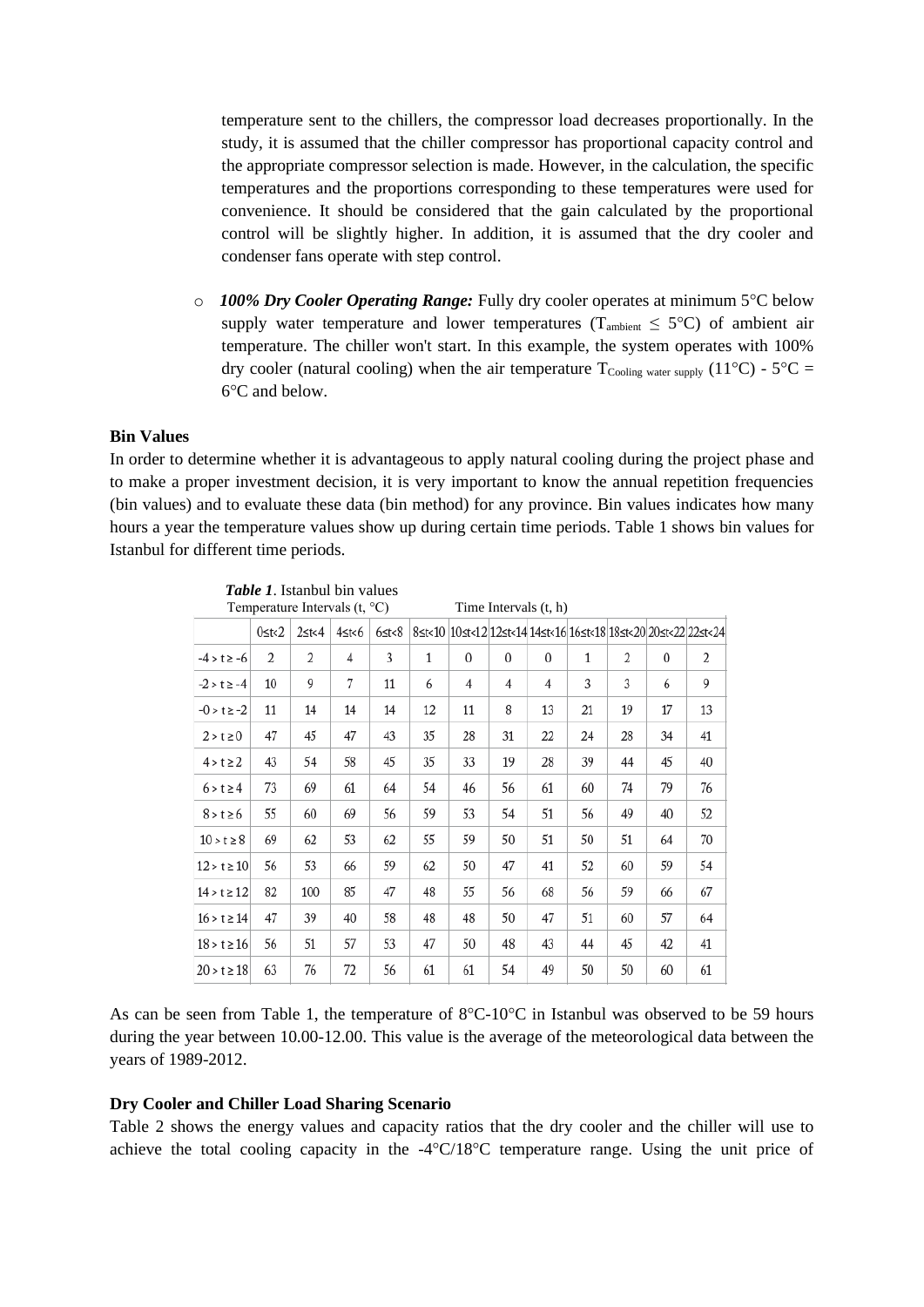electricity according to these energy values, the calculations of energy cost are given in the scenario of working with dry cooler and chiller for Istanbul.

| Istanbul Bin Values            | 17                       | 76      | 167    | 425   | 483   | 644   | 654   | 696   | 659                       | 789                         | 609            | 577    |  |  |
|--------------------------------|--------------------------|---------|--------|-------|-------|-------|-------|-------|---------------------------|-----------------------------|----------------|--------|--|--|
| Operating 20 hours/day         | 14                       | 63      | 139    | 354   | 403   | 537   | 545   | 580   | 549                       | 658                         | 508            | 481    |  |  |
| Temperature Range (°C)         | $-6/-4$                  | $-4/-2$ | $-2/0$ | 0/2   | 2/4   | 4/6   | 6/8   | 8/10  | 10/12                     | 12/14                       | 14/16          | 16/18  |  |  |
| <b>100% MECHANICAL COOLING</b> |                          |         |        |       |       |       |       |       |                           |                             |                |        |  |  |
| <b>Energy Consumed (kWh)</b>   | 35                       | 40      | 46     | 50    | 54    | 58    | 69    | 69    | 69                        | 69                          | 69             | 69     |  |  |
| Total Energy (KWh/Year)        | 496                      | 2533    | 6402   | 17708 | 21735 | 31127 | 37714 | 40136 | 38002                     | 45499                       | 35119          | 33274  |  |  |
| Hourly Energy Cost (€/kWh)     | $0.10 \in$               |         |        |       |       |       |       |       |                           |                             |                |        |  |  |
| Energy Cost $(\epsilon)$       | 50                       | 253     | 640    | 1.771 | 2.174 | 3.113 | 3.771 | 4.014 | 3.800                     | 4.550                       | 3.512          | 3.327  |  |  |
| Total Energy Cost $(E)$        | 30.974 $\epsilon$        |         |        |       |       |       |       |       |                           |                             |                |        |  |  |
| <b>DRY COOLER</b>              |                          |         |        |       |       |       |       |       | <b>DRY COOLER/CHILLER</b> |                             | <b>CHILLER</b> |        |  |  |
| <b>Energy Consumed (kWh)</b>   | 0,72                     | 1.08    | 1.08   | 1.44  | 1.80  | 1.80  | 15.64 | 35.50 | 49.04                     | 62.73                       | 69,20          | 69.20  |  |  |
| <b>Total Energy (KWh/Year)</b> | 10                       | 68      | 150    | 510   | 725   | 966   | 8524  | 20590 | 26931                     | 41245                       | 35119          | 33274  |  |  |
| Hourly Energy Cost (€/kWh)     | $0,10 \in$               |         |        |       |       |       |       |       |                           |                             |                |        |  |  |
| Energy Cost $(E)$              | 1                        | 7       | 15     | 51    | 72    | 97    | 852   | 2.059 | 2.693                     | 4.124                       | 3.512          | 3.327  |  |  |
| Total Energy Cost (€)          | 16.811 $\epsilon$        |         |        |       |       |       |       |       |                           |                             |                |        |  |  |
|                                | <b>ENERGY SAVING (%)</b> |         |        |       |       |       |       |       |                           | <b>Annual Saving (Euro)</b> |                |        |  |  |
|                                | 46%                      |         |        |       |       |       |       |       |                           |                             |                | 14.163 |  |  |

*Table 2* - 100% mechanical and dry cooler-chiller comparison for Istanbul

In case of using an EC *(Electronically Commutated)* fan motor, additional improvements in terms of operating costs and return of investment times should not be overlooked. Due to the capacity control of the chiller in case of 100% mechanical cooling, energy consumption in the range of -6 / 6°C has been gradually reduced. It is useful to cooperate with Friterm technical sales department to make more realistic assessments to suit your business conditions.

### **Energy Calculations for Operating Scenarios**

As shown in Table 2, when 100% mechanical cooling is performed, the chiller is activated in the 14/18°C temperature range and this temperature range is not suitable for natural (free) cooling. In the case of interoperability, the power consumed by the chiller and the dry cooler is calculated separately. In this case, it is seen that the total energy consumption is lower than the energy consumed in 100% mechanical cooling.



*Figure 2* - Partial and free cooling energy values

In the partial and 100% free cooling zone, the energy consumed by the dry cooler is only fan power, and the fans turn off gradually as the outside temperature drops. In the winter, when the wind velocity